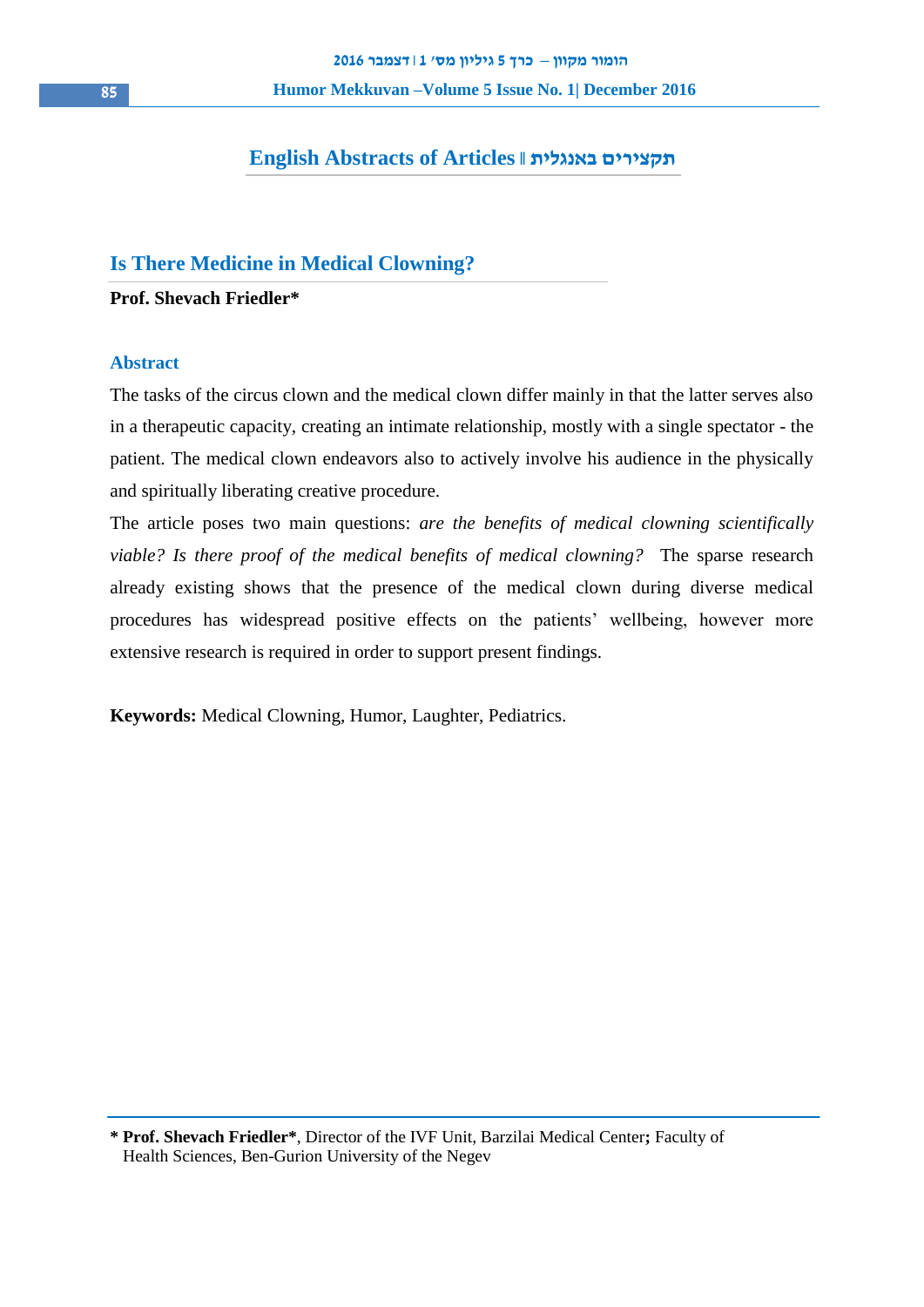# **What are the Characteristics of Comedic Acting?**

**The Case of Molly Picon (1898-1992)**

**Prof. Yehuda (Jean-Bernard) Moraly\***

# **Abstract**

The article analyzes the characteristics of comic acting by focusing on the acting career of a leading actress of Yiddish theater and film- Molly Picon (1898- 1992). The analysis relies on key aspects of the comic effect as they appear in the ars poetic film of Federico Fellini, The **clowns** (1971). According to the film the comic effect is associated with physical or behavioral distortion, with conflict between the normative white clown and the wild red clown, with the breaking of taboos and with a huge acting energy. I show how these characteristics are expressed in the Molly Picon's comic acting.

In addition, the article deals with the way comic acting is a way to cope with a performer's internal wound. The analysis connects the obsessive repetition of characters of a child and a father in Molly Picon's films with problems in her private life. This phenomena is connected with the healing role of humor, which transforms suffering into joy. The article proposes a way to characterize the style of a comic creator through the exposure of his internal wound that feeds his comic creation.

**Keywords:** Humor, Clown, Molly Picon, Comic acting

**<sup>\*</sup>** Prof**. Yehuda (Jean-Bernard) Moraly,** a playwright and professor emeritus of Theater Studies at the Hebrew University, Jerusalem. His fields of research are mainly French theater and film.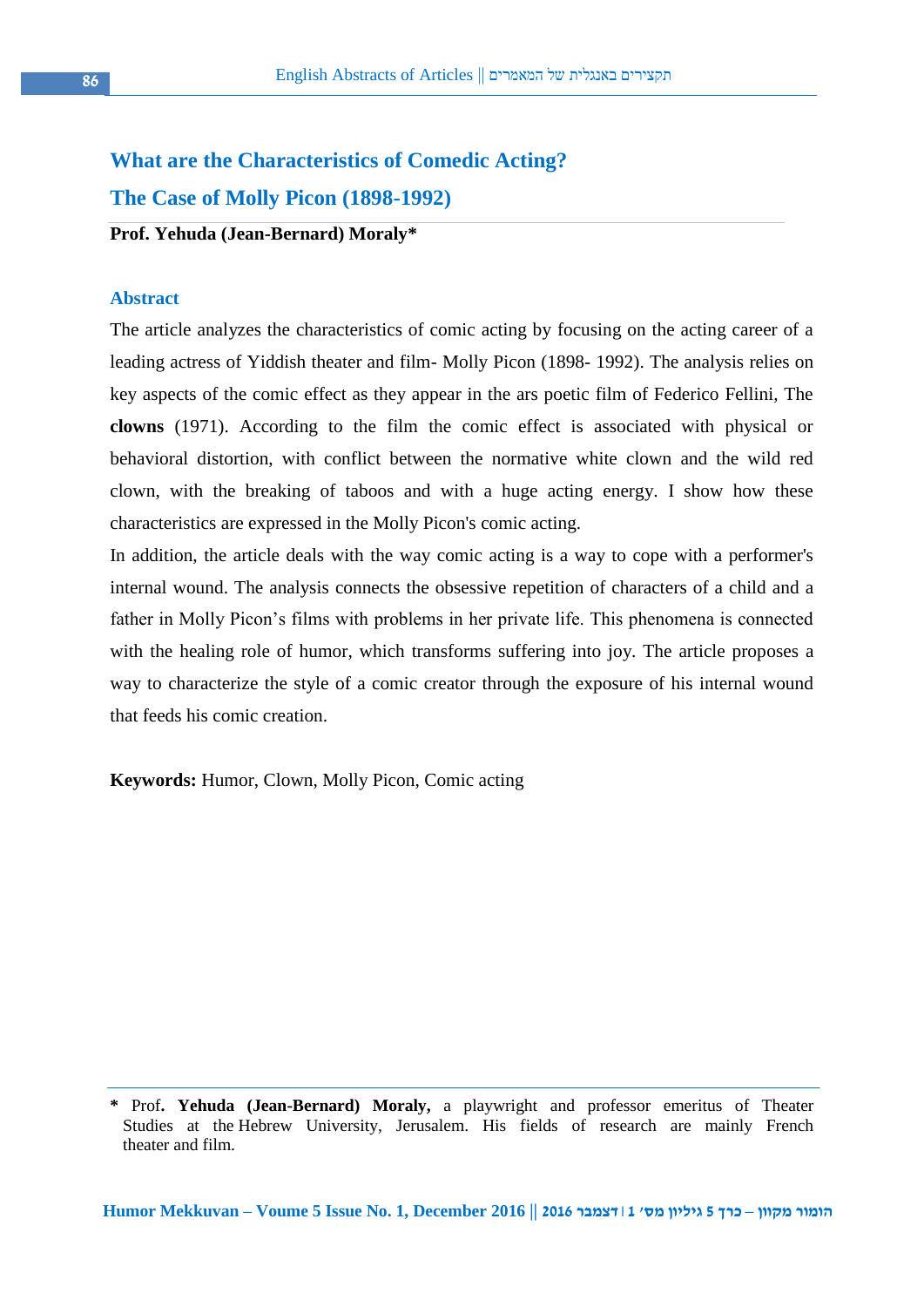# **Is There a "Comedic" Shoe?**

# **Dr. Orna Ben-Meir\***

#### **Abstract**

Shoes are a primary sartorial item for every human being, and especially for actors on the stage. Footwear is an identification mark of the theatrical character, by expressing her status, gender, functional and aesthetic context. More than any other item of costume, shoes fully represent the character who wears them; shoes get their specific form by means of the shape of the foot and its gait, and at the same time the shoes shape the body language of the character. Footwear has an essential function in the process of "physicalization" of the character, in which the written words of the play are manifested in the living character.

This article discusses the question: is there footwear that is characteristic to the unique genre of comedy? It does so by walking in the footsteps of the shoes` characters that have established the tradition of comedy in the western theatre: the stereotyped characters of Commedia dell`Arte, Pantalone, Arlecchino and Pulcinella who are the ancestors of the circus clown archetype. The article follows the iconic image of the clown in modern theatre, in the tramp characters of "Waiting for Godot", and their influence on the Israeli theatre where the clown has come to symbolize the deterioration of the Zionist human ideal.

**Key words**: Comedia dell`Arte, Clown, Waiting for Godot, The Sorrows of Job, The Last of the Proletars, The Comedy of Calandaro

**<sup>\*</sup> Dr. Orna Ben-Meir**, a fashion and stage costume designer. She completed her Ph.D. with honours on 'Stage Design in Israeli Theatre' and is writing a book on the subject. Ben-Meir has published papers and book chapters on her research subjects: stage design, costumes, shoes, humor in design, homour and fashion, fashion and theatre, caricatures. Ben Meir is a senior lecturer at Wizo Academic centre Haifa and Kibbutzim Seminar.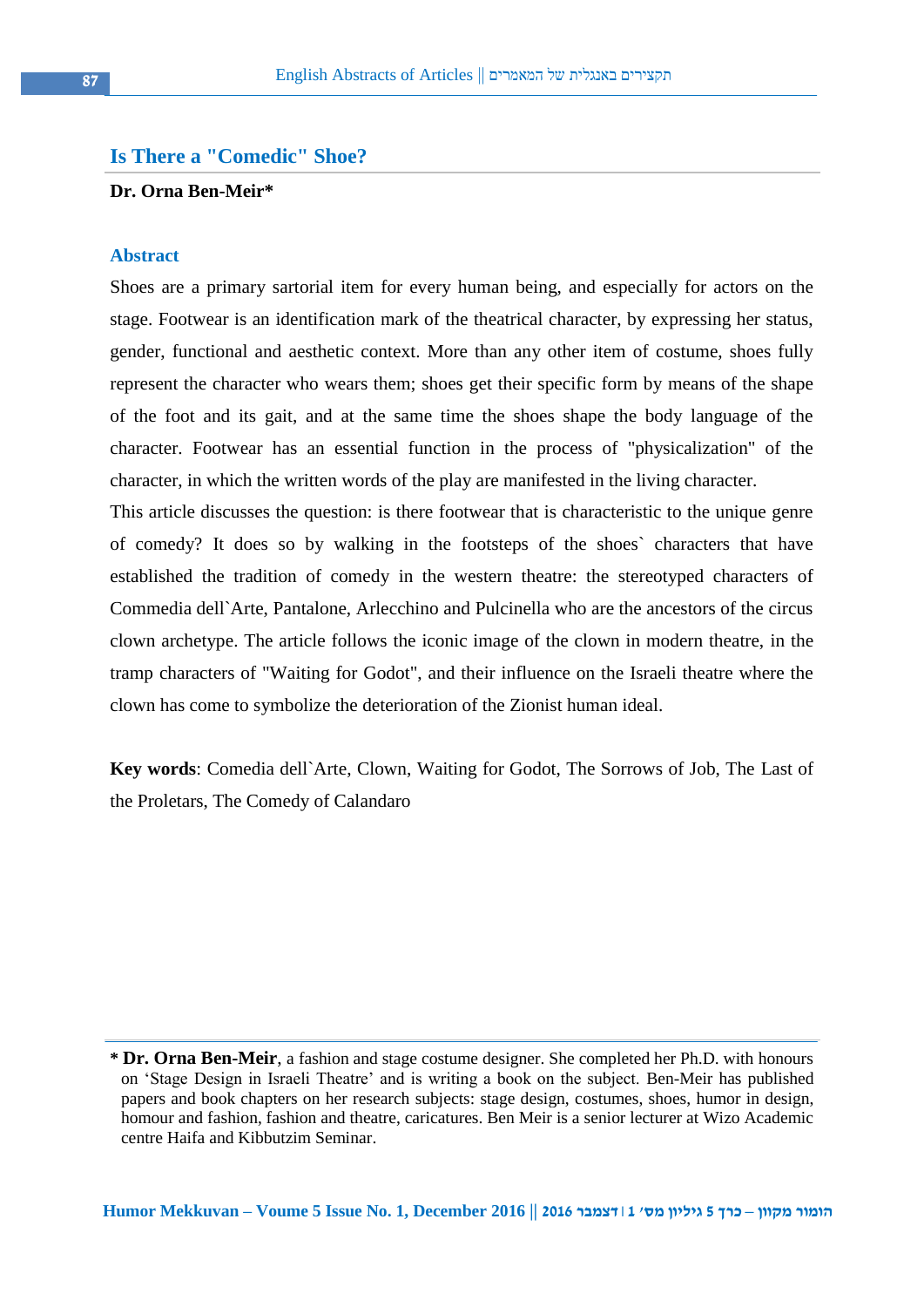# **Murderously Funny – How Humor Helps to Cope with Threatening Reality in an Extreme Intergroup Contact Process**

# **Dr. Peter Harris\***

#### **Abstract**

.

This paper provides insights into the way theatre can act as a social and therapeutic processes in which the 'actor' transitions between reality and fiction, employing humor, amongst other things, to create aesthetic distancing between the 'real' drama and its observers (the actorcreators themselves, collaborators in the process and invited audiences), thus aiding in humanizing the 'murderer'.

Analysis of these processes, and narratives devised in workshops attended by - prisoners serving life sentences and theatre arts students, indicates at the power of these processes to change attitudes for both participating groups, and pave a path for rehabilitation, by prisoners overcoming denial and positively taking responsibility.

**Key Words**: Inter-group dialogue, Dramatic/Aesthetic space, attitude change, prisoner rehabilitation, community theatre, aesthetic distancing.

\* **Peter Harris,** Ph.D., Head of Educational and Community Theatre at Western Galilee Academic College and Lecturer at Tel Aviv University, Theatre Arts dept. Harris is presently adapting his doctoral dissertation entitled: *"Intergroup Contact in the Aesthetic Space": Changing Perceptions of Reality through the Meeting of Two Socially Polarized Groups in the Theatrical Arena*, to be published as a book. Harris has international experience and expertise in the application of theatre practices in the field of education and for empowering human rights issues, dialogue in conflicted communities, relations in organizations, prisoner, street workers and substance user rehabilitation.